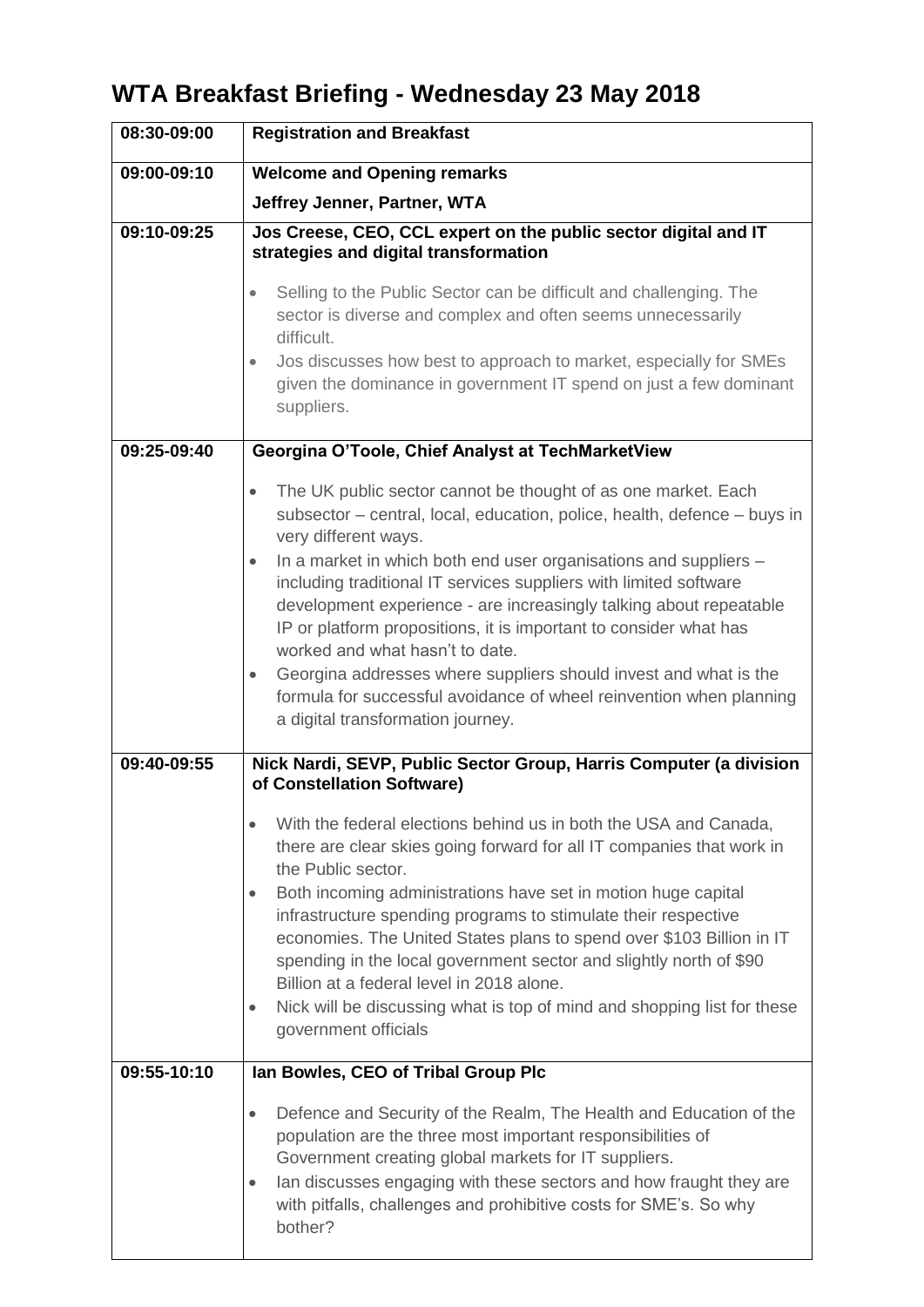| 10:10-10:25 | <b>Q&amp;A for the Panel</b>           |
|-------------|----------------------------------------|
|             | Alan Butterworth, Partner WTA Partners |
| 10:25-10:30 | <b>Closing remarks</b>                 |
|             | Jeffrey Jenner, Partner, WTA Partners  |
| 10:30-11:15 | <b>Refreshments and Networking</b>     |

# **Speaker Biographies**

### **Jos Creese, CEO, CCL**



With over thirty years IT leadership experience, Jos Creese has held several CIO roles and non-executive director positions and is a recognised independent analyst and researcher Jos was CIO and latterly CDO for Hampshire County Council, leading a range of groundbreaking shared services and achieving national recognition with a range of awards for IT innovation. He set up and chaired the Local Public Service CIO Council and has worked with central government on a range of strategic programmes such as open data, ID cards and supplier negotiation.

## **Georgina O'Toole, Chief Analyst at TechMarketView**



Georgina O'Toole is Chief Analyst at TechMarketView, a role that encompasses thought leadership and business development.

Georgina joined TechMarketView as a Research Director for PublicSectorViews in February 2010. She is a respected industry analyst known for her commentary on the UK software and IT services market and for her in depth knowledge of the public sector, having primarily focused on the sector for the last twelve years.

#### **Nick Nardi, SEVP, Public Sector Group, Harris Computer**



Nick Nardi is presently Senior Executive Vice president for the Public Sector Group of Harris Computer a division of Constellation Software (TSX:CSU). He is spearheading the sales transformation of thirteen business units and also launching the Merger and Acquisition activities in the United Kingdom.

Mr. Nardi is a turnaround veteran in the high-tech industry with thirty years of experience and an international business acumen that spans three continents. He is specialized in restructuring sales organizations of companies that have declining revenues or are close to bankruptcy.